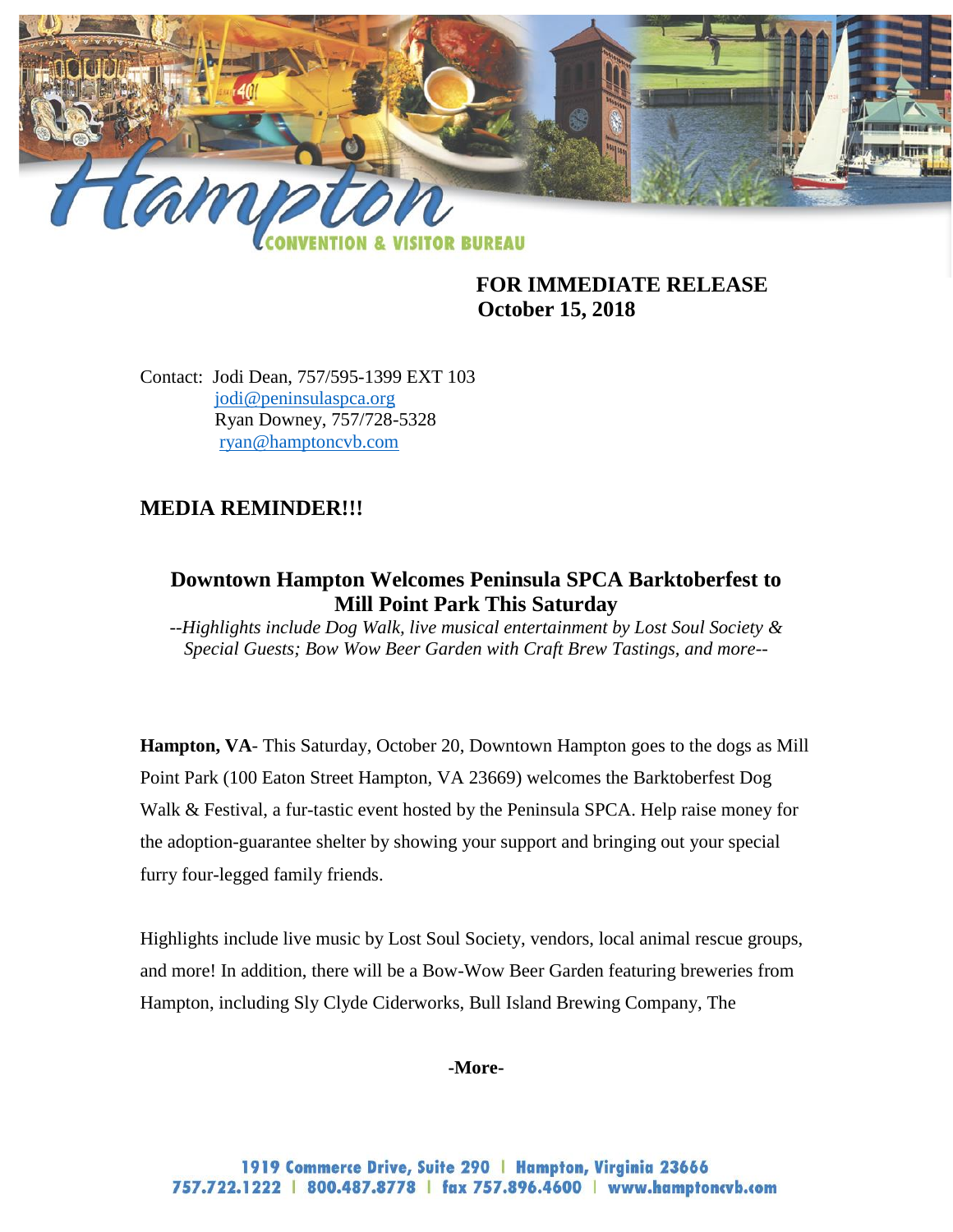#### **MEDIA REMINDER!!! Downtown Hampton Welcomes Peninsula SPCA Barktoberfest to Mill Point Park This Saturday- Page 2**

Vanguard Brewpub and Distillery, The Oozlefinch Craft Brewery, and The St. George Brewing Co. There will also be samplings of Dog Star Vodka from Blue Sky Distillery.

Don't miss the Dog Walk, the showcase event of the day, a fun walk that winds along the beautiful downtown Hampton waterfront! The money raised will benefit the animals of the Peninsula SPCA! The Peninsula SPCA is an Adoption Guarantee, or no-kill, shelter that relies completely on support from the local community to help us care for the homeless animals.

There will also be a pets and people costume contest! Guests are encouraged to participate in a costume contest (two categories: pets only and pets & people) for great prizes.

Other highlights of the day include the Dog Cake Walk, Bobbing for Tennis Balls, Demonstrations, Dog Yoga, and more.

Ashley from Z104 and Devon from 94.9 The Point will be on hand for all the fun! Guests are encouraged to register in advance for beer tasting tickets and dog walk to receive their t-shirt and/or souvenir glass.

# **Peninsula SPCA 2018 Barktoberfest**

#### **Barktoberfest Package: \$35**

*\*\*includes Bow-Wow beer tasting ticket, Dog Walk registration, festival admission, souvenir glass (register in advance – limited supply of glasses!) and exclusive Barktoberfest t-shirt!*

#### **-More-**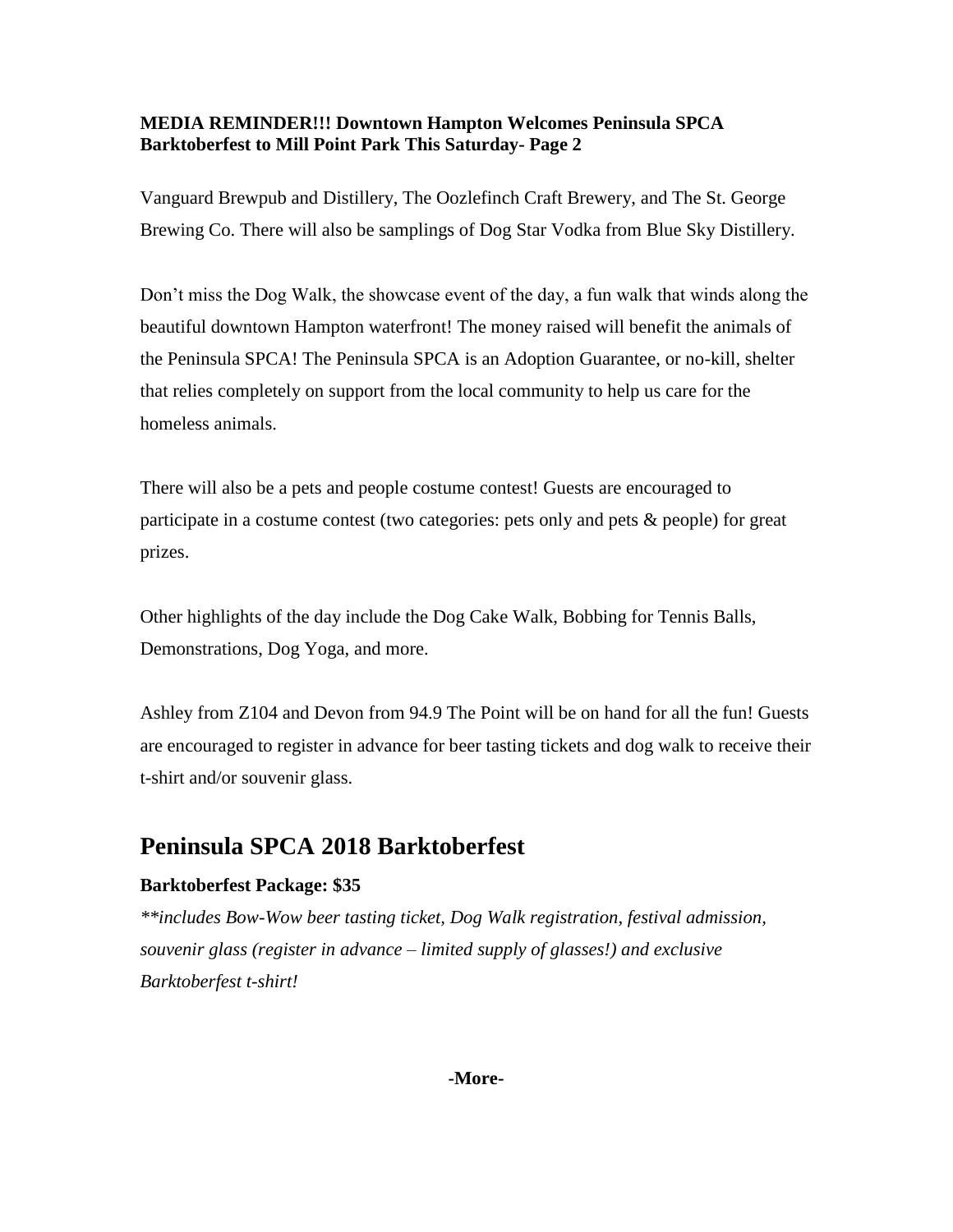#### **MEDIA REMINDER!!! Downtown Hampton Welcomes Peninsula SPCA Barktoberfest to Mill Point Park This Saturday- Page 3**

#### **Dog Walk Registration Fees**

\$20 per walker until tomorrow \$25 at the door Children 6 & under walk for free (Children's T-shirts \$6)

### **Walker Registration Benefits:**

Exclusive Barktoberfest T-Shirt Free Admission to the Festival Goody Bag Free personal web page for fundraising *\*Earn 2 free festival tickets for every \$100 you raise! For every \$500 you raise, be entered to win 2 free tickets to the 2019 Fur Ball!*

#### **Festival General Admission Tickets**

\$5 per person or buy 3 tickets, get 1 free!

# **Preferred Parking**

\$5 at Harbour Centre Garage (all proceeds go to SPCA)

**This Saturday, October 20 Mill Point Park 100 Eaton Street Hampton, VA 23669**

**-More-**